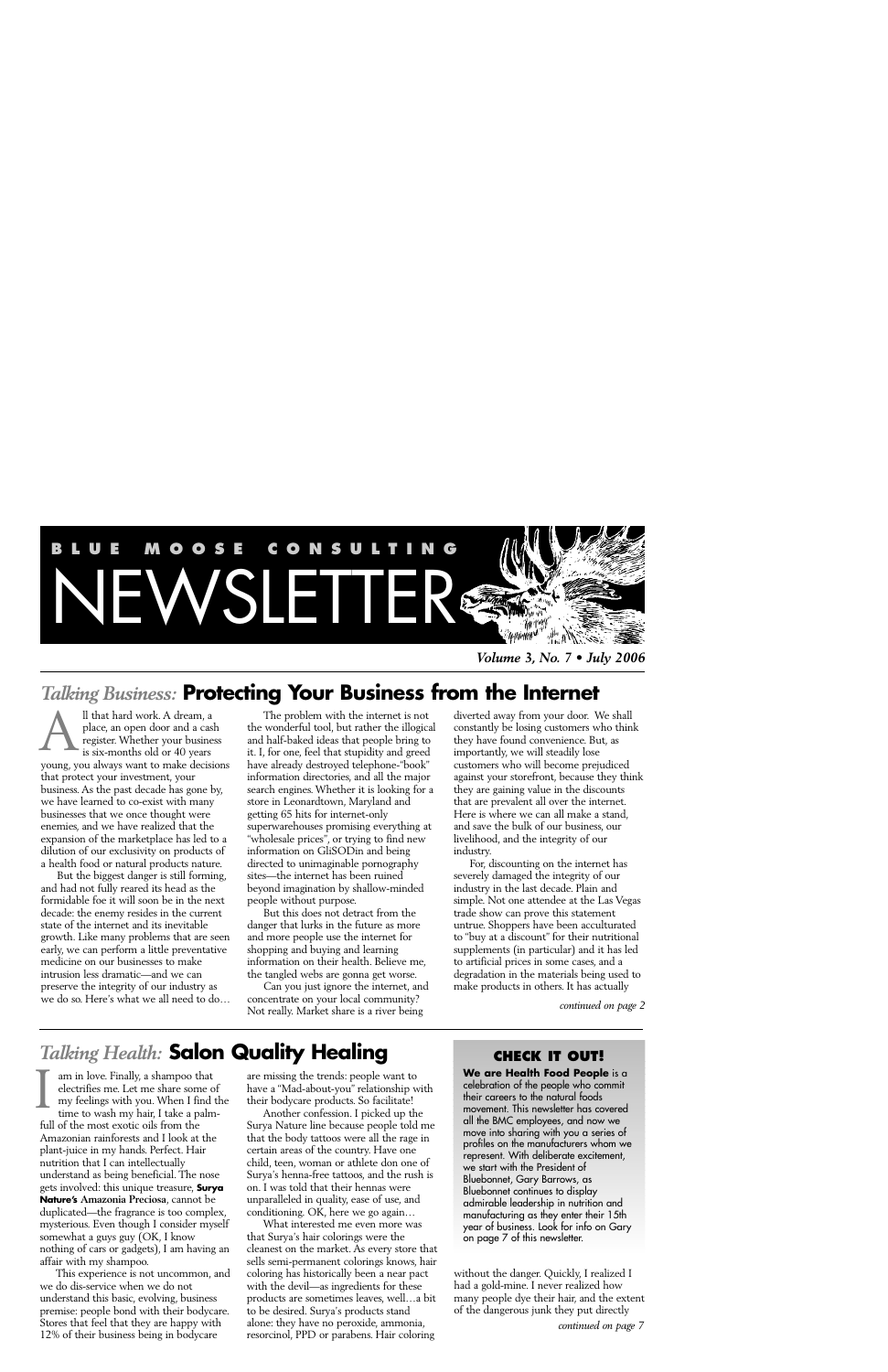# **Protecting Your Business** continued from page 1

led to two-to-three different grades of products in our industry. And that false structuring cannot be good for anyone.

What have we been doing, and what can we do? Well, most stores have been playing the discount shuffle: running linedrives regularly, discounting best-sellers whenever possible—and trying to keep up. The discourse has changed—for the worse. It is about, "how deep a discount can I get," and most of the smaller stores are losing the game in a most unfair and dangerous way. Who is winning? Internet discounters and the consumer who is satisfied with medium-grade products, overpriced but purchased on a discount. Are you creating any reasons for a person to go into a healthfood store?

We should turn to other business models and see how this trend can be curtailed.

One example is Rolex, makers of a high-quality watches. Go to their website (www.rolex.com): they clearly define the issues—the first page will say that rolex watches are not sold on the internet. You will note that they are not discounted. They talk only of the highest quality and the precision of their manufacture. They control the message and the message is not diluted by price competition. That is a model for your store.

You should find the highest-quality products and sell on results—not on discount. I have heard owners/managers banter with their clientele, and how people won't pay the high prices—and guess what: the argument if false. It holds true NOWHERE. The problem is that the message is not being defined properly. And those stores that care to ignore the solutions are most likely going to cave to decent competition—in their neighborhood, or over the internet.

Because, you see—the strongest tool every store has is its knowledge source, and customer service, and human interaction. But we give these things away for free every day. If a store chooses to sell heavily-discounted products (to even offer them) while giving away the precious knowledge that keeps their stores vital, then that store is leading people to a product that they will naturally seek elsewhere at a discount. Not smart business at all. Inevitably, a self-destructive business model.

Acknowledge this fact: most 20 something people are fully versed and comfortable with buying things on the internet right now. The 8-18 demographic is gonna look at the internet as a huge

### *continued from page 1* **ADVERTISING TO HELP YOU SELL**

**Perfect Organics** PRESS: Fox TV "News you can use" Organic Segment DC Modern Luxury Magazine featured our upcoming **Lip and Cheek Shimmers**…which are already creating a buzz with sleek, environmentally friendly packaging…all vegan and made with nourishing organic ingredients. Advertisement: UTNE Magazine—**Mandarin Rose Coconut Body Glow**

**Well-in-Hand:** Today's Health & Wellness June/July, 2006—**Zero Zitz! Tea Tree Astringent** endorsed as a strategy to banish blemishes. Saying, "You're never too old or too young for acne."

virtual shopping cart. Unstoppable. The 40-50 year old generation will soon join the baby-boom generation in pushing the limit of shopping for price first on the internet. You are already seeing it happen. The future buyer will be internet savvy, and—for some stores—these next generations will never walk through their doors. But, if the issues are made clear that better products are found in the "real" health food stores—then a good percentage of people will realize that they have to "find" where the good stuff is!!

What every store should be doing is protecting themselves by controlling the messages that come out of their store (offer cogent, trustworthy information—be the gatekeeper of truth in a marketplace filled with advertising innuendo and false conjecture) AND sell products that can only be found in similar stores.

Many manufacturers are tying nooses around their own necks as well. Leading with pricing as the gateway to expanding marketshare, stores have lined up and fallen to addictive discounting to the point of dissolution or sale. Ten major supplement manufacturers have been sold in the past few years. Logic would say that not only did management make short-sighted moves, but that quality and research & development crumbled at some point along the demise. So, some companies have adapted to a "quality" roller coaster predicated on discounting, playing the game more aggressively (30, 40, 50, 75% *limited time* discounts) to stop the tumble. Sadly, the mistake was made upfront. The industry has changed. And will continue to change.

The question is—will you be one of the stores to define your future, and survive—or thrive? Stores are making the changes right now. Product integrity is the mantra, and industry loyalty is the codeword. Discounting is a game created by those without sufficient resources to offer anything else. Discounting actually undermines effective marketing—it is an anti-marketing fiasco. Currently, two major players have over 4 million internet addresses that they sell directly to. Is that

#### **JULY 2006 NNFA**

# **Las Vegas Marketplace Booth Directory**

**"you can't win if you don't play"**

| ALOE LIFE INTERNATIONAL722      |  |
|---------------------------------|--|
| BASS BRUSHES/HAIR DOC 1044      |  |
| <b>BLUEBONNET NUTRITION 805</b> |  |
| ESSENTIAL FORMULAS1011          |  |
| HIMALAYA USA 520                |  |
| JUVO <sub>1</sub> 430           |  |
| MUSHROOM SCIENCE739             |  |
| NORDIC NATURALS 725             |  |
| SOVEREIGN SILVER 1029           |  |

good for your business? And what are THEY selling?

This industry has done good business before successfully: branding is this generation's new term. It is time to make people understand what good quality offers, the return on investment. Let customers come back to turning to you as the font of trustworthy information. Pricing should be an honest transaction for true value, not a tv-game-show guessing game.

Other industries have done a lot to protect the integrity of their products. Firestone Brand tires are available only at a certain discount. Some of this industry's earlier leaders taught that health food STORES could be authorized dealers, and a new class of leaders is leading that charge again. Two companies who have earned my respect for their business acumen are **Bluebonnet Nutrition** and **Nordic Naturals**.

Bluebonnet is this industry's most loyal supporter. They cheer and shout support for the true healthfood stores. They have the strictest rules in the business (and have turned down business consistently to hold true to those ethics). Loyalty to you, the independent health food stores. Long ago they made their decisions on discounting—and they have been winning the battles. Their growth is steady and strong, their market position

*continued on page 6*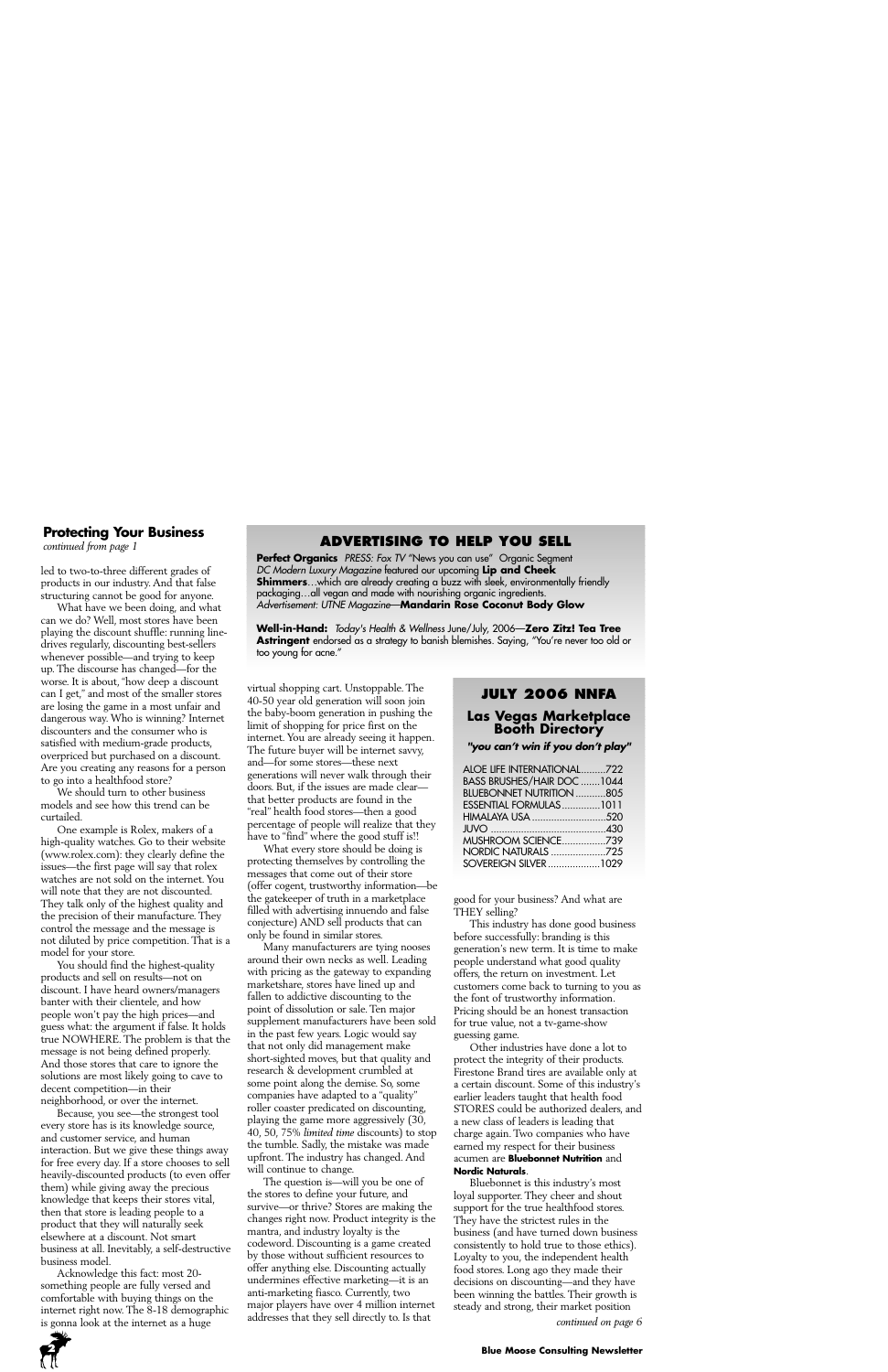

### **"Women and Men" July Specials 15% OFF**

(1, 4, 8 oz sizes) Black Cohosh liquid extract Chaste Tree liquid extract Healthy Menopause Tonic™ Male Sexual Vitality Tonic™ Mother's Lactation Tonic™ Pharma Maca® liquid extract Women's Health Tonic<sup>™</sup>

### **NNFA show deal:**

Orders of \$100-\$499 (before discount) get a **15% DISCOUNT**

Orders of \$500 or more (before discount) get a **20% DISCOUNT**

Buy-in period July 10 – 21

Not represented by BMC in NJ



### **TIE-DYED T-SHIRT DEAL**

On any order placed through July 21, for every \$395 worth of Bluebonnet products you purchase, you'll get one 100% cotton tie-dyed cotton T-shirt **FREE** 

(offer cannot be combined with the NNFA show deal. Ask your BMC rep for further details.)

### **New products:**

- Methylcobalamin 5000 mcg Chewable Tablets
- Vitamin B6, B12, Folic Acid Chewable Tablets
- Inocell IP6 Plus AHCC, Vcaps
- Soy Protein 2 lb Cans, available July 15

Join Bluebonnet in Las Vegas and help them celebrate their 15th anniversary

### **NORDIC NATURALS**

### Bestseller Madness – Everyone needs Omega-3!

#### **15% OFF**

- 
- 01760 Omega-3 60s 02760 Omega-3 120s
- 
- 02763 Omega-3 8 oz. 41760 Omega-3 Fish Gel 60s

Offer good through July 23.

# **NNFA Show Specials:**<br>12 units = **15% OFF**

### 12 units = **15% OFF** 72 units = **17.5% OFF**

144 units = **20% OFF** New Items = **20% OFF** Show orders can be placed at the show or through July 21 using the NN trade show order form (obtained at the show)

Nordic Naturals Retail Partners enjoy an **EXTRA 5% DISCOUNT** on all these show order options! Ask your BMC rep how YOU can become a Nordic Naturals Retail Partner!

#### Label Changes:

Product Title: **Omega Woman, REV 07** WAS: "OMEGA WOMAN" IS: "OMEGA WOMAN - EVENING PRIMROSE OIL BLEND" Product Title: **DHA Strawberry, REV 08** WAS: "DHA" IS: "DHA" with added subtext: "from Purified Fish Oil"

Not represented by BMC in NJ and parts of PA Not represented by BMC in NC, WV Not represented by BMC in NC, WV

## NEWTON homeopathics

Always safe, always effective.

## **July Specials 20% OFF**

## **OTC Complexes**

#69 Incontinence #73 Shingles New!! #67 Foot Fungus New!! #34 Accident Rescue

## **NEWTON for PETS**

#P14 Bowel Discomfort

# **"Nothing But Natural" for KIDS**

#F20 Tummy Upset

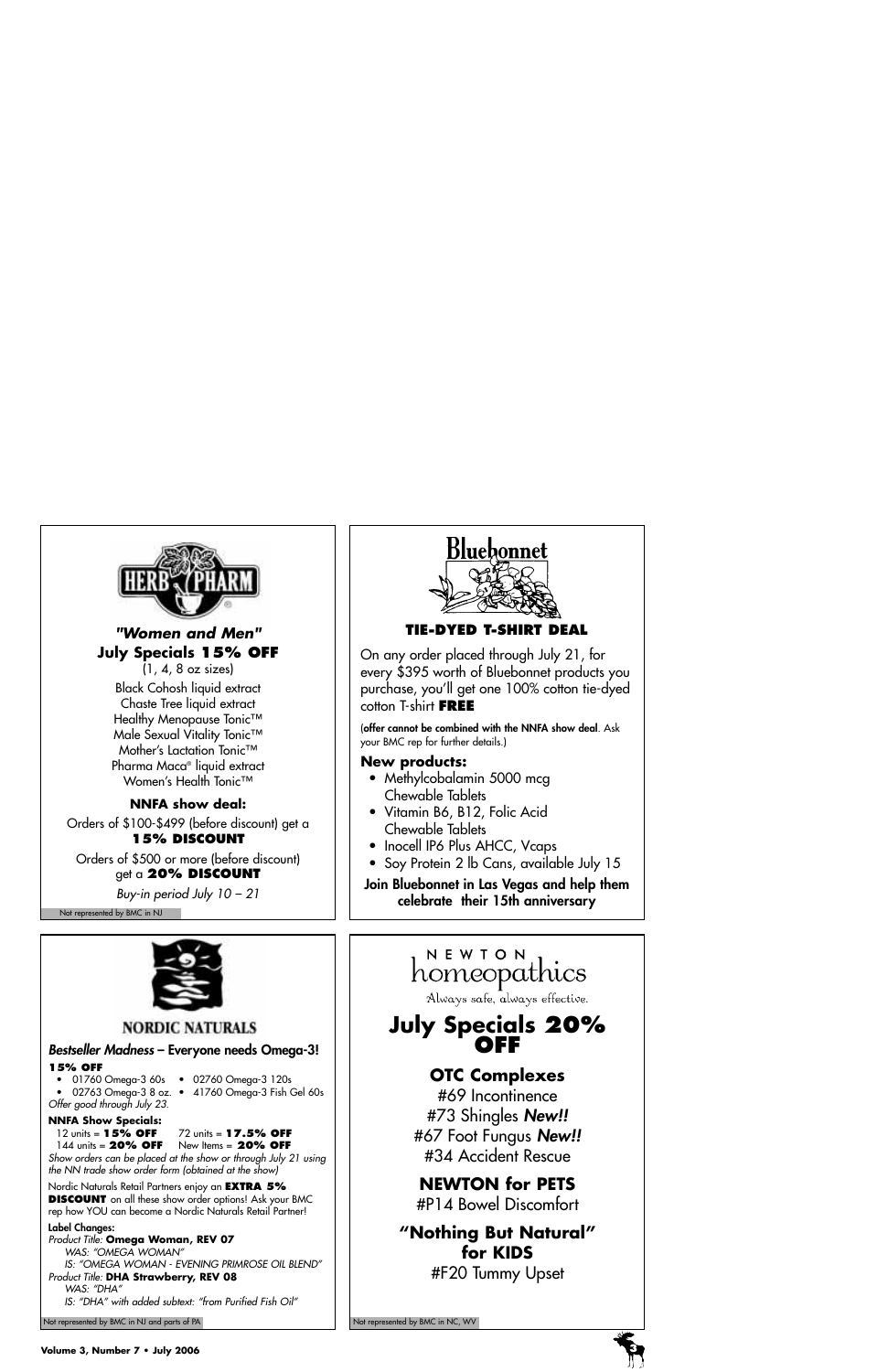

The Essence of Well-Being®

#### **A wonderful way to start**

Haven't started buying from this eclectic aromatherapy company yet?

Diversify your way to carrying this exceptional quality essential oil, bath & body care line. Start with a product that is a guaranteed sale. AromaLand provides affordable, quality Aromatherapy Candle Diffusers that are handmade in AromaLand's new ceramic factory in New

Mexico, therefore carrying the Made in the USA symbol.

Stock these by the dozen, and stockup on them during this Las Vegas show deal.

Soon, you will realize that AromaLand's essential oil blends and blended bodycare products are quality you can be confident in. The best time to open a new account is during the show sales.

**NNFA Show special:** Aromaland is offering **15% OFF** any order placed through the Las Vegas show. Offer good June 30 through July 16



Finest Quality Hair, Body and Skincare Accessories

#### **New Customers are HAIR Today**

Unless you gain the market, they may be GONE tomorrow.

#### **NNFA Las Vegas show deal:**

**25% OFF** your order, plus free freight. Order must be placed at the show.

Hair brushes, combs, styling brushes, shaving brushes, bath tools, massage tools, baby bath products, toothbrushes. A great way to grow your bodycare section.

Not represented by BMC in NC, NJ, PA

# EssentialFormulas

#### Essential Formulas has a brand-new website!

Visit www.essentialformulas.com for all the info on probiotic products, research, and more!

NNFA show deal: **10% LINE DRIVE**, plus complimentary shipping and handling for orders placed at the show.

In addition, EFI and Ann Louise Gittleman will be presenting a vendor seminar on Friday, July 14th from 3-4 PM, as well as an ALG book signing on Saturday, July 15th from 2-3 PM. The complimentary book, Guess What Came to Dinner which will be provided by Essential Formulas.

#### Not represented by BMC in PA, NJ



#### **Nobody does it Better… In a class by themselves. Defining the term silver hydrosol.**

"Sovereign Silver represents the most significant breakthrough in colloidal technology in the last 90 years. It is an omnipotent resource in the defense of health, one with which to confront the ever increasing immune challenges threatening man, even the whole of mankind."

One perfect product, in 2 oz bottles (dropper-top, fine mist spray and vertical spray-top), 4 oz dropper top and 8 oz dropper top GLASS bottles

**NNFA show special:** Place an 84-piece order or more and get **25% OFF** the minimum order price!

• Mix and match anyway you like.

- Offer for show attendees only.
- Buy-in period July 12 July 18
- 



**20% OFF all powders** direct orders only.

**Surya Henna Powder**

Surya henna powder contains the following ingredients: amla, shikakai, henna, aritha, indigo, acacia arabica. And a honey packet added as an antioxidant and moisturizer.

Colors: black, ash brown, brown, golden brown, mahogany, red, burgundy, strawberry blonde, swedish blonde and neutral

If you don't yet carry this fine bodycare line, ask your BMC rep for details on opening order specials!

**Learning about the nut and seed oils of the Amazon:** Brazil Nut Oil Indicated for dry and damaged hair. Brazil Nut Oil stands out for its rich composition that gives hydration, shine and softness to the hair. Brazil nut oil is high in linoleic acid, an essential fatty acid food for the skin and hair. It also contains vitamins that give the hair nutrients, and oligoelements that offer vitality to the hair. The wonderful nutrient profile of this oil make it one of nature's most valuable oils for use in cosmetics.

ot represented by BMC in NC, SC Not represented by BMC in NC, SC



### **SURYA** *July Sales Special:*<br> *henna* **20% OFF** direct order **20% OFF** direct orders of **Zero Zitz!® Tangerine Vanilla Astringent**

Tangerine Vanilla for combination skin.

- Daily Care for Combination Skin.
- $\Delta$  FL OZ with Calendula Echinacea and Hibiscus.
- 100% Natural Herbal and **Aromatherapy** nourishes, tones, softens skin.
- Clears Fast!
- Guaranteed!
- A nourishing astringent. Never harsh or drying.

CONTINUES (C)



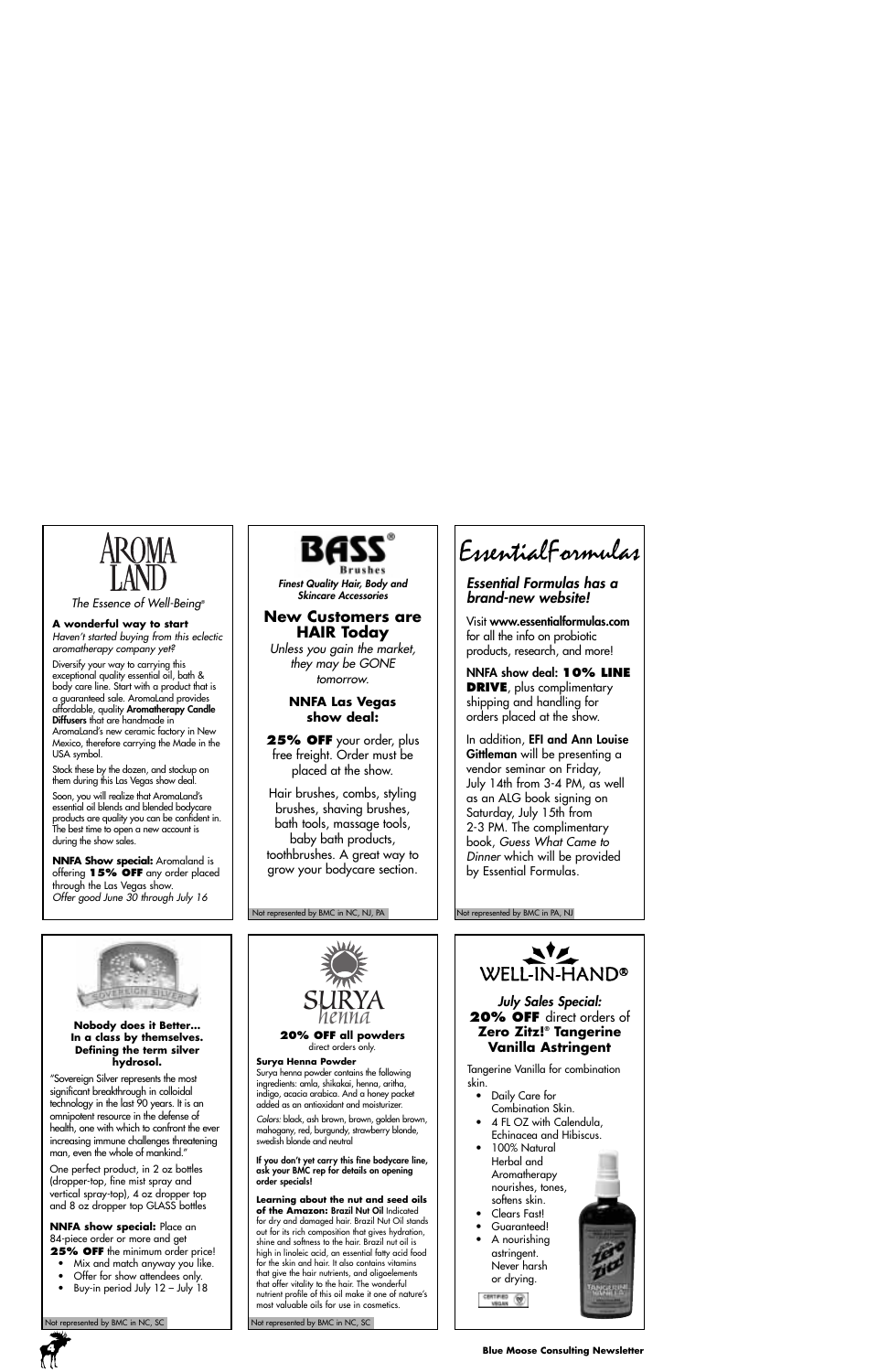

4th of July Blowout. All **Pure Herbs** by Himalaya are on sale through July 31st. **5% OFF an already 52% line.**

MONTHLY CONFERENCE CALL TRAINING<br>"Ann Louise Gittleman and the Pure Herbs of Hot "Ann Louise Gittleman and the Pure Herbs of Hot Times" Best Selling author Ann Louise Gittleman ("The Fat Flush Plan," "Hot Times") discusses her favorite Himalaya Pure Herbs and why they're so important to women in menopause.

General/All Store Session: Tues July 25, Wed. July 26 Eastern Time – 11AM, 3 PM, 5PM, & 7PM Identical Half-Hour Sessions Toll-Free 1-866-308-9700 Access Code 81356#

**NNFA Show Specials:**

buy-in dates July 10-21

| NNFA MarketPlace                 | <b>Show Specials</b>             |                               |                     |
|----------------------------------|----------------------------------|-------------------------------|---------------------|
|                                  | Himalava<br>Herbal<br>Healthcare | Himalaya<br><b>Pure Herbs</b> | Himalava<br>Herbals |
| <b>Buy 15 Products, Get</b>      | 7%                               | 3%                            | 3%                  |
| Buy 25 Products, Get             | 15%                              | 5%                            | 5%                  |
| <b>Buy 50 Products, Get</b>      | 25%                              | 10%                           | 10%                 |
| <b>Buy 100 Products, Get</b>     | 30%                              | 17%                           | 17%                 |
| <b>Buy 250 Products, Get</b>     | 32%                              | 20%                           | 20%                 |
| Buy 500 Products, Get            | 35%                              | 22%                           | 22%                 |
| Not represented by BMC in PA, NJ |                                  |                               |                     |



#### **Juvo: Real, Raw, and ready to Go**

JUVO is a tasty vegetarian whole grain salad. It is freeze-dried and powdered from vegetables, mushrooms, many kind of whole grains and sea vegetables.

Vegetarian raw foods are alive; uncooked nutrient and enzyme-rich. Just as salad is raw, JUVO vegetarian is raw. Enjoy delicious Energy Foods, like fresh freezedried JUVO Vegetarian Raw Foods. Breakfast: JUVO goes perfect with soy milk for a breakfast cereal meal.

#### **NNFA show special & July Special:**

Available upon request with any case order.

- 1. **FREE** Unlimited Juvo Sample Pouch/Brochure (up to 100 combined)
- 2. **FREE** Floor Display
- 3. **FREE** Shaker cup (up to 20) with order
- 4. **15%** discount on any opening order
- 5. **FREE** UPS Ground shipping

Not represented by BMC in PA, NJ



**Health Education & Health Products & Aloe Vera** 

#### **Understanding extracts**

Aloe Life juice concentrates – at great everyday low prices. The potency brings the best value to customers because only 1-2 oz. daily covers almost all health needs. Potency of the Aloe Life products is a great topic in educating consumers: each quart equals 25 lbs of aloe vera leaves – in other words, more than a full gallon of quality juice. Even a teaspoon really impacts the health of the body.

#### **Show deal: for attendees**

**only.** Order must be placed at the booth

**10% OFF** on 24 – 72 units. **20% OFF** on higher quantity.

Stop by the Aloe Life booth to get the discount

## **MushroomScience**

#### **Medicinal Mushrooms**

MushroomScience has been offering their customers the purest and most effective medicinal mushroom supplements and organic mushrooms since 1994, longer than any other medicinal mushroom company in North America.

MushroomScience is the only mushroom company in North America that is willing to list the levels of all the scientifically validated active compounds on every supplement label.

Coriolus, Cordyceps, Reishi, Maitake and MaitakeGold 404, Lion's Mane, Agaricus blazei, and more…

#### **NNFA show deal:**

Existing accounts – **20% OFF** order placed July 10 – 21

New accounts – **25% OFF** opening order placed July 10 – 21

#### **www.mushroomscience.com**



- Gives the Power To Breathe— Naturally!
- Powerful Vapors Open Stuffy Noses & Sinuses Fast
- Relieves Cold & Allergy Symptoms **Naturally**
- Lessens Effects of Low Humidity
- Fast Acting, Instant Relief
- All Natural Formula, Non Habit Forming, Does Not Cause Drowsiness

Powerful Olbas aromatic vapors provide a pleasant cooling sensation to dry, inflamed nasal passages. Opens stuffy noses fast! Carry one with you for colds, allergies, hay fever, low humidity and other nasal irritations. Helps

clear congestion naturally without harmful ingredients. Non-habit forming with no decongestant drugs, yet its all natural ingredients work wonders!

**July stock-up sale 10% OFF** 12-pack of Olbas Inhalers, perfect for allergy season! Total cost \$32.08, no freight, no minimums, plus Pastilles samples included with your order!



# **PERFECT® ORGANICS**

#### **Mandarin Rose Coconut Body Glow**

July Special **15% OFF** July 1-31 Glow from head to toe! A luxurious, organic revitalizing treatment for face, body, and hair. This ultra-hydrating, moisturizing balm is packed with vitamin-rich, beautifying organic ingredients. Repairs, softens, and nourishes! Always vegan, always organic, always making a difference.

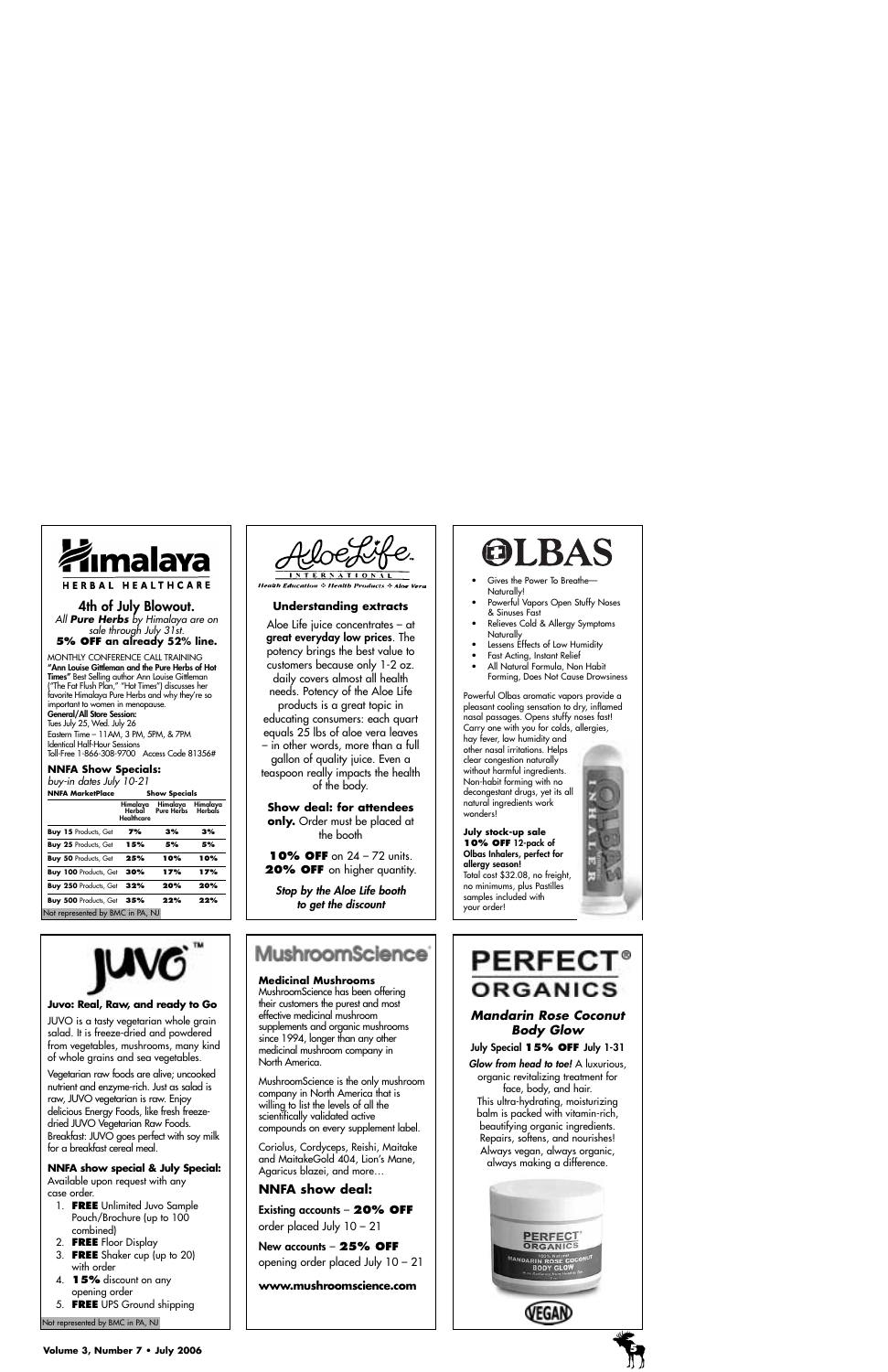#### **Protecting Your Business**

*continued from page 2*

constantly improving, their financial stability unshakable and their mission statements clear, transparent and true. Everyone should reward Bluebonnet for this stance. The math is simple: they will be there for you in a decade and a generation beyond that—supportive, loyal, and available only in similar establishments.

Bluebonnet is more than a brand, it is a philosophy. Fair prices, the highest quality raw materials, expertly manufactured and tested, regard for allergenic considerations, available only in independent health food stores. This model needs to be the model of all the companies you promote. You can count on Bluebonnet into the future to protect the independent retailer at all costs: against internet discounters, catalogue discounters and deep discount chains. Family-owned and operated, with a family commitment to health-food stores.

Now, maybe you see that there is a benefit to being a "direct line". You can control who carries your product. That is lesson # 1. Distributor-sold products lose that control. Pure and simple. Don't put all your eggs in that one basket. (Many people now feel that our current distributor systems are a primary cause of the flatness of sales in the independent arena—topic for another day). What you have to demand is protection.

**Nordic Naturals** has also made a heroic stand to protect the stores that have made them the dominant fish oil manufacturer in the industry. They have created a method to guarantee that stores don't put the product that they have made so healthful into a price war: a discount product. It is almost dangerous to consider this in the hot fish oil market. But Nordic Naturals has always been this industry's leader in education, on product purity, freshness and safety. So, even as other big-name players discount below

#### **TESTIMONIALS COUNT**

"Over two years ago, my mother was diagnosed with cancer in her jaw. She had surgery, and her prognosis was good. Unfortunately, the cancer returned, which meant that she was going to have to remain on a liquid diet. According to the nutritionist, the only way to satisfy her 2000 calories daily requirement was by feeding her canned drinks loaded with artificial sweeteners and chemically formulated nutrients.

Knowing the importance of high-quality, real food nutrition…we started searching for a raw food meal supplement that could be mixed into a liquid and…We discovered **Juvo**. Just reading the ingredient list convinced us we were on the right track. Juvo is easy to mix, and a little raw honey gives it delicious flavor. To boost the calorie count, we blend it with extra virgin olive oil and organic apple juice.

My mother has been taking Juvo for four months. She has already exceeded the doctor's life expectancy prognosis, and she has had minimal side effects from chemotherapy. Most importantly, she has managed to maintain her weight, and she even gained a few pounds in the last few weeks. Juvo has made a tremendous impact on my mother's quality of life, and we are grateful to have found this wonderful product. Thank you."

—LC, California

appreciate the health you offer, educate those who don't yet understand that health is real wealth. Market and highlight the products that will sustain your business long-term. Protection should have some value in your decision-making as you buy. The market that you create with every new buyer is the market you

will want to stay and shop.

**TIP OF THE MONTH** Clean your air-conditioning vents, your bathroom exhaust vents, and get the scheduled maintenance for the A/C. It is gonna be a hot summer. Preventative health-care for your cooling equipment will always pay dividends. Keep the store temperature pleasant, and bring some light music to the  $air - so$  people

Business facts: Products cannot be sold at 30% off regularly for the good of any business. And profits cannot be made on that model, and quality will never be maintained long-term. It is a free-fall paradigm. Learn to combat it, and build on surer ground. Survival is about protecting your own business. Making someone else rich by being a pawn in a game they created is never going to make your business successful. Find quality, learn to speak the language of quality, offer quality first and second, and explain that your store is where quality solutions for health concerns are to be found. There is a smart philosophy that this business was built upon and which we should make return: we all work together for the common good. People who are searching for health will find you, support you and send friends to you for years to come. You have to be prepared to offer them the lines that are supportive of you.  $*$ 

will inherit in future years.

logical levels to gain market-share, Nordic Naturals still remains the only brand that most stores (doctors and consumers) trust for unparalleled quality and satisfaction.

This reality could create the perfect opportunity for stores to fight with price on this product. Nordic Naturals has intervened, and created a dialogue where price is not the deciding factor. They have consistently tried to make business fair and profitable to those stores that support them. Their Co-op Advertising and Partnership Agreements are the best in the industry. Nordic is protecting your business, supporting your business, and offering you a product priced fairly on the quality provided.

Two industry leaders who have reestablished a business dialogue of integrity. How to create more models like this? First, do business with them. Make this model the envy of profitability for everyone. Second, call all manufacturers: because it starts there. Tell them to get control of their pricing (and distribution) or you will stop selling their brands. Shun deep discounters for your own good. Don't highlight the lower-quality brands just to get that shopper—that shopper is a fickle buyer today who will probably be gone is a fortnight. Nurture those who

# **TAKE 5 MINUTES**

# **Humanitarian Relief can be generated from your store**

The **Vitamin Angel Alliance** was started in 1994 to assist in providing for urgent nutritional needs around the world by sending and distributing nutritional supplements donated to bring health and assistance to people in areas of crisis around the world. Currently the call is going out to help the earthquake victims in Indonesia (May 2006). Go to this website or call, and see how you can become involved as a collection site, promoting the idea of community donations (usually multi-vitamins and minerals; children's nutritional supplements). A great way to help and rally your community to be directly involved in humanitarian aid **www.vitaminangel.org/how\_to\_help.html**

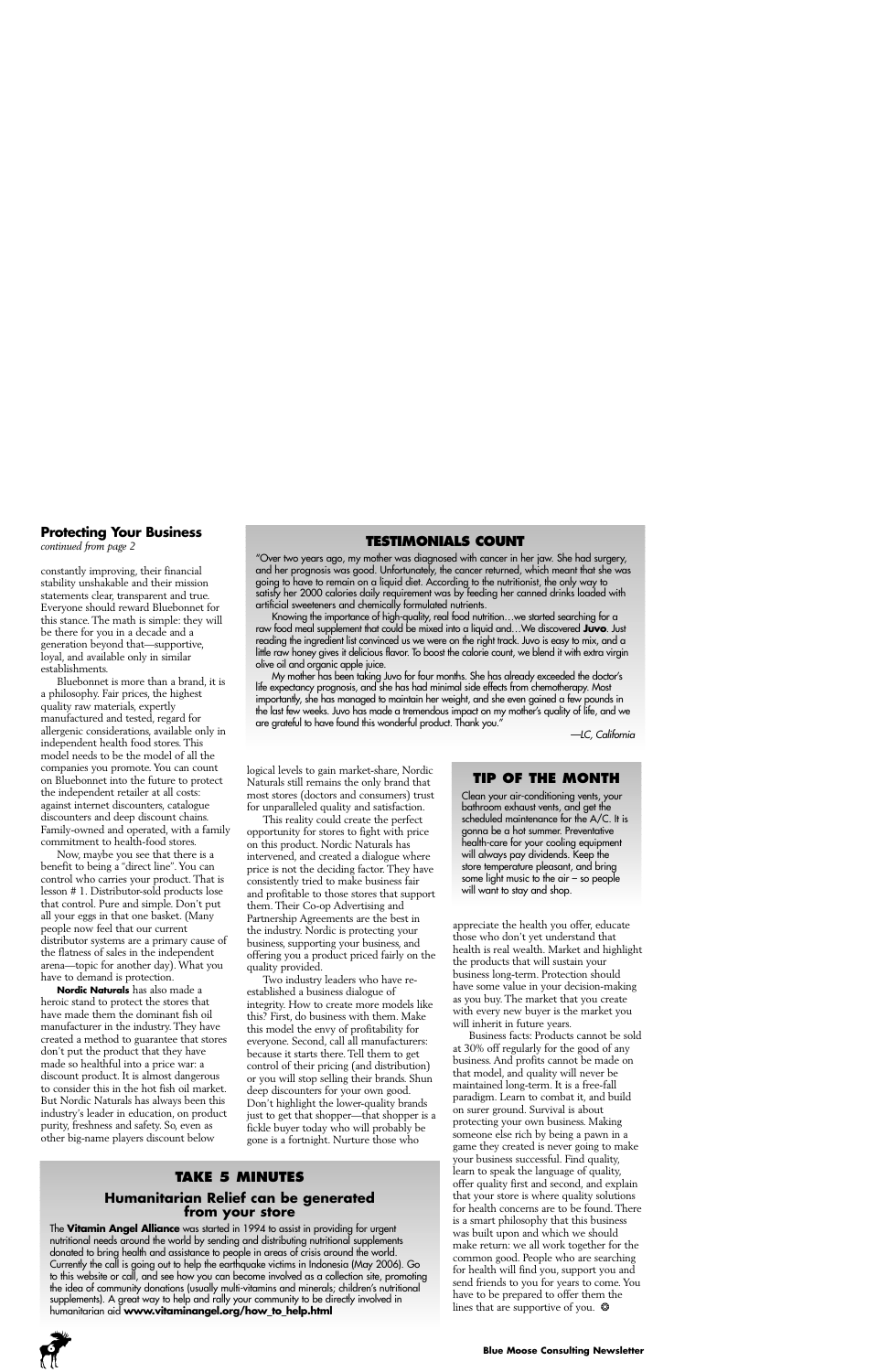### **Salon Quality Healing**

*continued from page 1*

onto their scalps. To educate, and change the marketplace again.

But, in my evolution, it was more about the shampoos. I realized that these shampoos provided something different, unlike anything on the market to this point. Like **Perfect Organics Ultimate Body Scrub**, here was a product that was a class above everything else on our shelves. A nutritively noticeable conditioning shampoo. BMC's graphic designer, Theresa Welling, praised she would "never buy another shampoo again". Other staff members gushed at how it made their hair feel different. Buyers added to the praise. While most shampoos clean and not much else, this product brought viably nutritive oil nutrition to hungry hair. And hair responds magnificently.

In a training for Surya (they have great training materials), our expert Elisana used the words "*salon quality*". I wrote that down and have been mulling the implications for several months. I think that we would all agree that most of the bodycare products we stock are—on a scale of one to ten—a solid 6, 7 or 8. Even some of our favorites are good though mediocre when it comes to ingredients, scent, texture, feel, results. And for some, that is sufficient. But the marketplace has changed exponentially in the last decade.

The ingredients panels that we used to think were cleaner than what the drugstores offered are now the same as what the drug store products have now evolved to (for the most part). Yes, we have changed the industry—but we have not evolved consistently ourselves.

Perfect Organics is actually a family evolution from a manufacturer who catered to salons, high-end hotels and boutiques to a new company that focuses solely on organic. The niche market entering the specialty market, and bringing a different perspective. How many products are on your shelves right now that were *created* by a third-party company sporting a qualified chemist hired to make a product for someone else with the directions to use this certain material, stay within the confines of these fillers and preservatives, and highlight a few natural or organic ingredients at the top? This old-school bodycare manufacture is falling out of favor. Salonquality natural bodycare is rising rapidly and you should understand what is happening and why. More on this in a future article, but for now…more about my new favorites.

Perfect Organics is the leader of the organic bodycare movement at the moment. They have quietly jumped to the top. Organic ingredients, perfectly combined. As Perfect Organic's President, Debra Claire, says, you can purchase the best ingredients, but if you mishandle

### **"WE ARE HEALTH FOOD PEOPLE" Gary Barrows President, Blue Bonnet Nutrition**



Hello Retailers, my name is Gary Barrows, President of Bluebonnet Nutrition. The health food industry has been a part of our family for over 30 years. My grandparents had a health food store in Minot, North Dakota in the 1970's and my first full time job was working at a health food store in 1977. Since then I have worked for two other vitamin manufacturers and my family and I started Bluebonnet in 1991. This year is our 15 year anniversary and I'm pleased to say that today we still hold the same values we started our business with: To be the leader of and passionate advocate for healthy living through the use of superior vitamin supplements sold exclusively to independent health food retailers. With this pledge we invite you to judge Bluebonnet by what we have done the past 15 years, not what we

promise to do. Bluebonnet is a specialty brand sold exclusively to health food retailers. We believe you will find that our integrity to the industry is intact and you will have a partner with whom to grow your business in the future. After all, we are an industry of specialty products, and if your store is filled with products highly discounted in mass market stores, through internet or catalog only companies…then what makes your store so special? Judge us and judge others as well, then, come join our family of retailers as we work together to educate consumers and protect our beloved industry.<br>*6 continued on page 8* continued on page 8

### **ANOTHER REASON TO JOIN THE NNFA**

## **A region-specific political action newsletter**

Join **NNFA East**, and receive their new, quarterly newsletter as an added benefit to support the advocacy necessary to keep our industry strong and thriving in a business-friendly political climate. Go to NNFA East now to join, and attend the NNFA-co-sponsored **Expo East** this October (4-7) (www.nnfaeast.org or call 888-670-6632)

them during manufacturer, then their value is always diminished and sometimes lost completely. Their shea butters are the most health-promoting in the world. Customers are returning to stores with stories of how this well-manufactured product (shea and organic essential oils, perfectly combined) is changing their skin health—and their confidence in their bodies. In 2005, over 32 new companies created shea butter products: almost every one went the cheap, third-party, copycat route: chemical extraction, bleached product, and heated processing destroying all the natural vitamin-rich benefits of shea. Perfect Organics sources, manufactures and concentrates on capturing the best that nature provides: their shea is salon quality, unlike anything else on the market.

Actually though, it is their **Body Glow** that knocks my socks off. This product is exquisite. I am always the proud salesperson when someone calls me to tell me that this product opened their eyes to what a moisturizer could do. Just this weekend, one of my favorite buyers called to say that she can feel the difference on her skin, and she looks forward to using the product every day. Perfect Organics **Mandarin Rose Coconut Body Glow** is a perfectly made whipped-blend of organic shea butter, organic coconut oil, organic mandarin and organic rose essential oils and non-GMO vitamin E. The market for this product is growing by word of mouth. People are excited about Perfect Organics, while store buyers sulk in the mentality that people will not buy highend products. The market is booming, people. Find a way to join.

Ingredients make the product, not fancy packaging. **Aloe Life** uses an organic whole leaf aloe juice in their **Face & Body Lotion** and their **Ultimate Healing Skin Gel**. These products are best-sellers